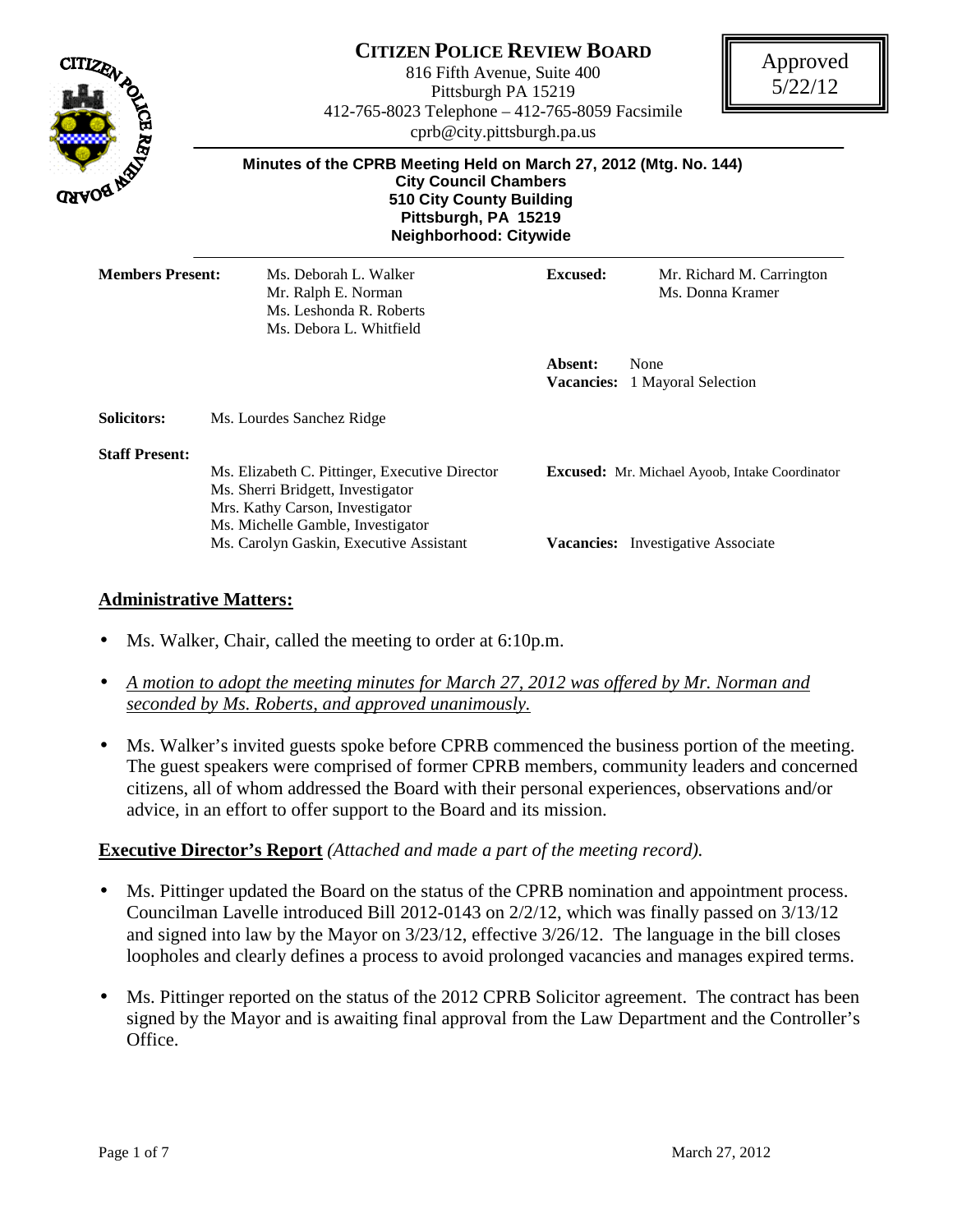# **Case Review:**

Ms. Walker moved to the case review agenda (copy attached), 9 cases were reviewed. Copies of the agenda were made available to the public. Each case summary was reviewed and acted upon as noted (votes unanimous among attending members unless stated otherwise). *(Actions taken are published here and on the CPRB website, http://www.city.pittsburgh.pa.us/cprb/)*

### **Public Comment:**

Ms. Walker invited public comment. Public comment was given by Mr. Harry Liller, Mr. Mark Ozark, Mr. Craig Stevens, Mrs. Tris Ozark, Mr. Tim Stevens and Ms. Brandi Fisher.

### **Next Meeting:**

The next regular board meeting is scheduled for 6p.m., Tuesday, April 24, 2012 at the City Council Chambers, 414 Grant Street, Pittsburgh, PA 15219.

The meeting was adjourned at 7:30p.m.

Respectfully submitted,

Carolyn L. Gaskin Executive Assistant

Attachment (2):

- 1. Case Review Agenda/Board Actions
- 2. Executive Director's Report (3/27/12)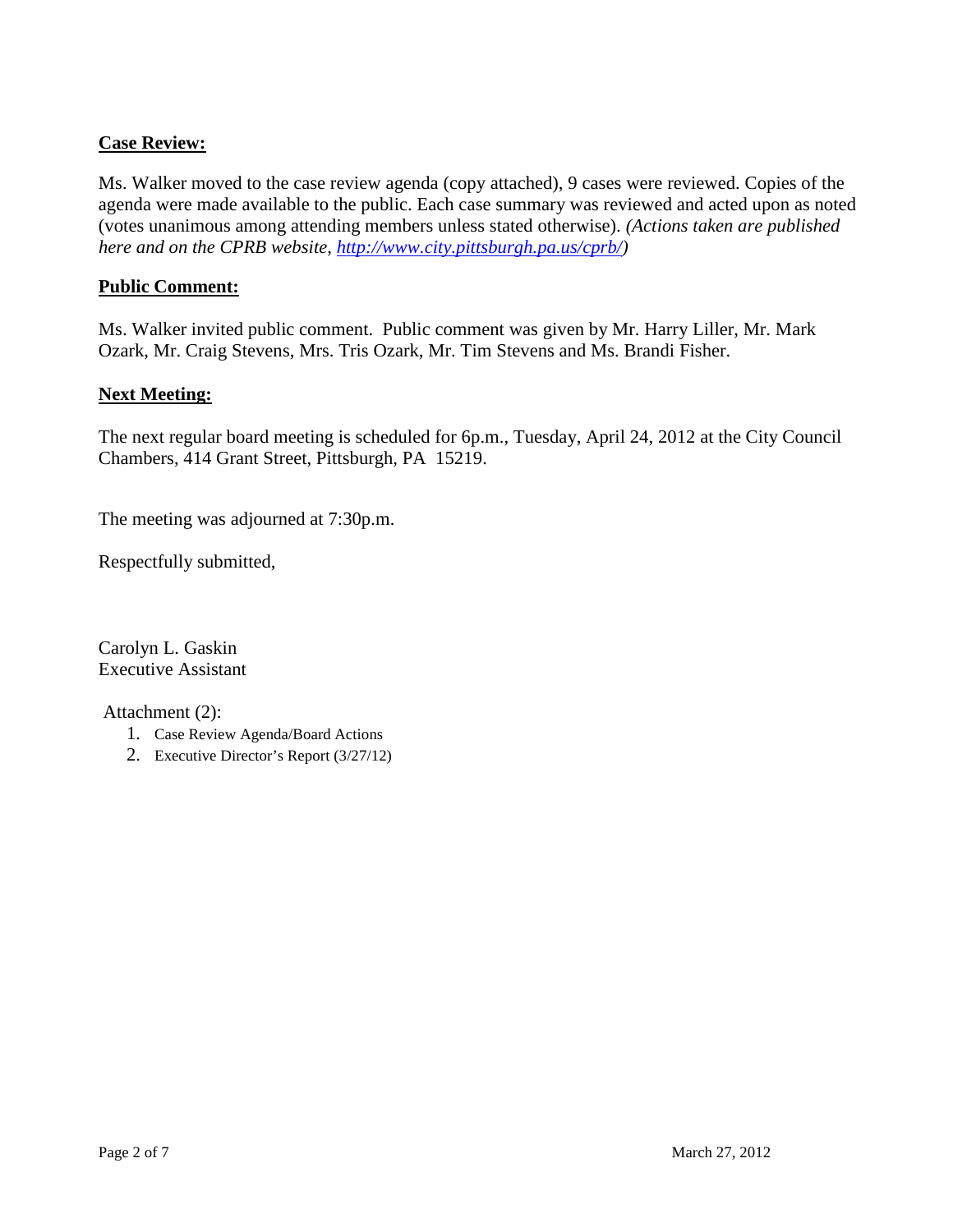**Action Date: March 27, 2012** 

|  | <b>CPRB CASE REVIEW AGENDA</b> |
|--|--------------------------------|
|--|--------------------------------|

| <b>CPRB CASE NO.</b><br><b>INVESTIGATOR</b> | <b>ALLEGATION(S)</b>                                                                                                                                                                                                                  | <b>SUMMARY</b>                                                                  | <b>RECOMMENDATION</b>                                                                                              | <b>RATIONALE</b>                                                             |  |
|---------------------------------------------|---------------------------------------------------------------------------------------------------------------------------------------------------------------------------------------------------------------------------------------|---------------------------------------------------------------------------------|--------------------------------------------------------------------------------------------------------------------|------------------------------------------------------------------------------|--|
| <b>PUBLIC HEARING (0)</b>                   |                                                                                                                                                                                                                                       |                                                                                 |                                                                                                                    |                                                                              |  |
|                                             |                                                                                                                                                                                                                                       |                                                                                 |                                                                                                                    | <b>FULL INVESTIGATION (3)</b>                                                |  |
| $12-12/GAMBLE$                              | Use of Force<br>(PBP 12-6, 3.1)<br>Obedience to Orders &/or<br>Laws<br>$(PBP16-1, 3.1)$<br>Responding to Incidents<br>Involving People w/Mental<br>Illnesses<br>(PBP 40-15, 8.3)<br>Conduct Unbecoming a<br>Member<br>(PBP 16-1, 3.6) | Cx. alleges that the<br>S.O. stole jewelry<br>from her home.                    | <b>AUTHORIZED FULL</b><br><b>INVESTIGATION</b><br><b>DISMISSED</b><br><b>ALLEGATIONS</b><br><b>AGAINST S.O. #1</b> | Preliminary<br>evidence<br>suggests more<br>investigation<br>time is needed. |  |
| 12-25/BRIDGETT                              | Use of Force<br>(PBP 12-6, 3.1)<br>Obedience to Orders &/or<br>Laws<br>$(PBP 16-1, 3.1; 3)$<br>Conduct Unbecoming a<br>Member<br>$(PBP 16-1, 3.6;4)$<br>Conduct Toward the Public<br>(PBP 16-1, 3.7)                                  | Cx. alleges that his<br>property was<br>damaged during a<br>search warrant.     | <b>AUTHORIZED FULL</b><br><b>INVESTIGATION</b>                                                                     | Preliminary<br>evidence<br>suggests more<br>investigation<br>time is needed. |  |
| 12-37-P/GAMBLE                              | Use of Force<br>(PBP 12-6, 3.1)<br>Conduct Unbecoming a<br>Member<br>(PBP 16-1, 3.6)<br>Conduct Toward the Public<br>(PBP 16-1, 3.7)<br>Truthfulness<br>(PBP 16-1, 3.19)                                                              | Cx. alleges that the<br>S.O. pulled him over<br>and cited him without<br>cause. | <b>AUTHORIZED FULL</b><br><b>INVESTIGATION</b>                                                                     | Preliminary<br>evidence<br>suggests more<br>investigation<br>time is needed. |  |
| 30 DAY EXTENSION OF FULL INVESTIGATION (0)  |                                                                                                                                                                                                                                       |                                                                                 |                                                                                                                    |                                                                              |  |
| <b>UNFOUNDED (2)</b>                        |                                                                                                                                                                                                                                       |                                                                                 |                                                                                                                    |                                                                              |  |
| 11-164/BRIDGETT                             | Use of Force<br>(PBP 12-6, 3.1;2)<br>Conduct Unbecoming a<br>Member<br>(PBP 16-1, 3.6;3)<br>Conduct Toward the Public<br>(PBP 16-1, 3.7)                                                                                              | Cx. alleges that the<br>S.O. used excessive<br>force during an<br>encounter.    | <b>DISMISSED AS</b><br><b>UNFOUNDED</b>                                                                            | The identity of<br>the S.O. is<br>unknown.                                   |  |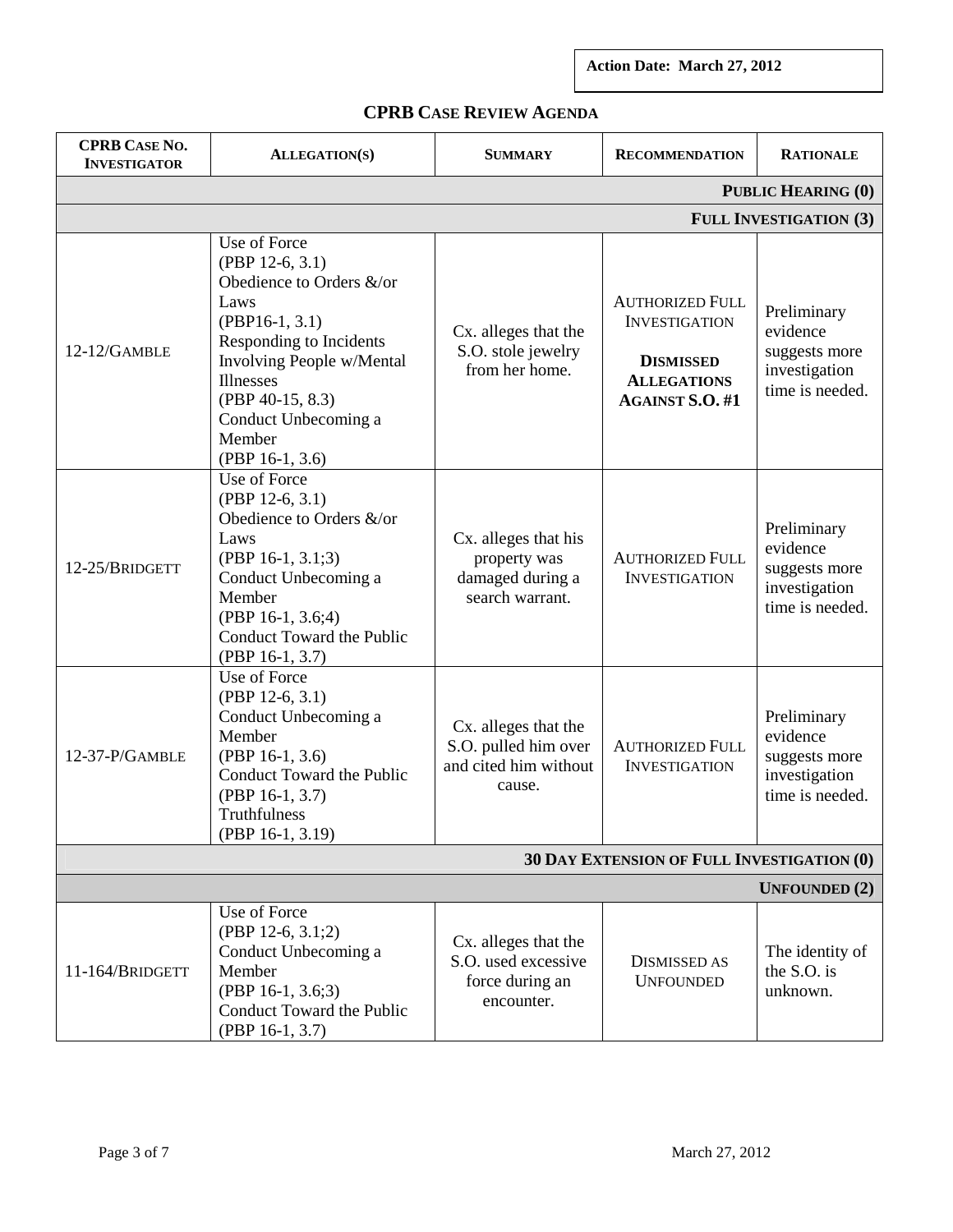| <b>CPRB CASE NO.</b><br><b>INVESTIGATOR</b> | <b>ALLEGATION(S)</b>                                                                                                                                                                                                   | <b>SUMMARY</b>                                                                      | <b>RECOMMENDATION</b>                                                                               | <b>RATIONALE</b>                                                                               |
|---------------------------------------------|------------------------------------------------------------------------------------------------------------------------------------------------------------------------------------------------------------------------|-------------------------------------------------------------------------------------|-----------------------------------------------------------------------------------------------------|------------------------------------------------------------------------------------------------|
| 12-19/BRIDGETT                              | Conduct Unbecoming a<br>Member<br>(PBP 16-1, 3.6)<br>Conduct Toward the Public<br>(PBP 16-1, 3.7)                                                                                                                      | Cx. alleges that the<br>S.O. was very rude<br>during a traffic stop.                | <b>DISMISSED AS</b><br><b>UNFOUNDED</b><br>MOVED TO RUDE &<br><b>DISCOURTEOUS</b><br><b>HEARING</b> | The Cx. may<br>benefit from<br>participating in<br>the next Rude<br>& Discourteous<br>Hearing. |
|                                             |                                                                                                                                                                                                                        |                                                                                     |                                                                                                     | <b>UNSUSTAINABLE (0)</b>                                                                       |
|                                             |                                                                                                                                                                                                                        |                                                                                     |                                                                                                     | OTHER $(4)$                                                                                    |
| 123-08/CARSON                               | Use of Force<br>$(PBP12-6, 3.1)$<br>Conduct Unbecoming a<br>Member<br>(PBP 16-1, 3.6)<br>Conduct Toward the Public<br>$(PBP 16-1, 3.7)$<br>Truthfulness<br>(PBP 16-1, 3.19)<br><b>False Report</b><br>(PBP 62-1, 2.10) | Cx. alleges the S.O.<br>used excessive force<br>and arrested him for<br>no reason.  | <b>ACCEPTED CX'S</b><br><b>REQUEST TO</b><br><b>WITHDRAW</b>                                        | The Cx. has no<br>interest in<br>pursuing the<br>complaint.                                    |
| 11-203/GAMBLE                               | Conduct Unbecoming a<br>Member<br>(PBP 16-1, 3.6)<br>Conduct Toward the Public<br>(PBP 16-1, 3.7)<br>Neglect of Duty<br>(PBP 16-1, 3.13)                                                                               | Cx. alleges that the<br>S.O. threatened her<br>after he responded to<br>a 911 call. | <b>AUTHORIZED</b><br><b>SUSPENSION</b>                                                              | Pending receipt<br>of S.O.<br>statements.                                                      |
| 11-258/BRIDGETT                             | Conduct Unbecoming a<br>Member<br>(PBP 16-1, 3.6;2)<br>Conduct Toward the Public<br>(PBP 16-1, 3.7;3)<br>Truthfulness<br>(PBP 16-1, 3.19;4)<br>Warrantless Search &<br>Seizures<br>$(PBP 45-2, 3.0)$                   | Cx. alleges that he<br>was detained by the<br>S.O.s without cause.                  | <b>AUTHORIZED</b><br><b>SUSPENSION</b>                                                              | A witness<br>needs to be<br>located and<br>interviewed.                                        |
| 12-17-P/GAMBLE                              | Use of Force<br>$(PBP 12-6, 3.1)$<br>Conduct Unbecoming a<br>Member<br>(PBP 16-1, 3.6)<br>Warrantless Search &<br>Seizures<br>(PBP 45-2, 5.2)                                                                          | Cx. alleges that the<br>S.O.s acted<br>inappropriately<br>during an encounter.      | <b>DISMISSED DUE TO</b><br>THE CX'S LACK OF<br><b>COOPERATION</b>                                   | After several<br>attempts, the<br>Investigator has<br>been unable to<br>contact the Cx.        |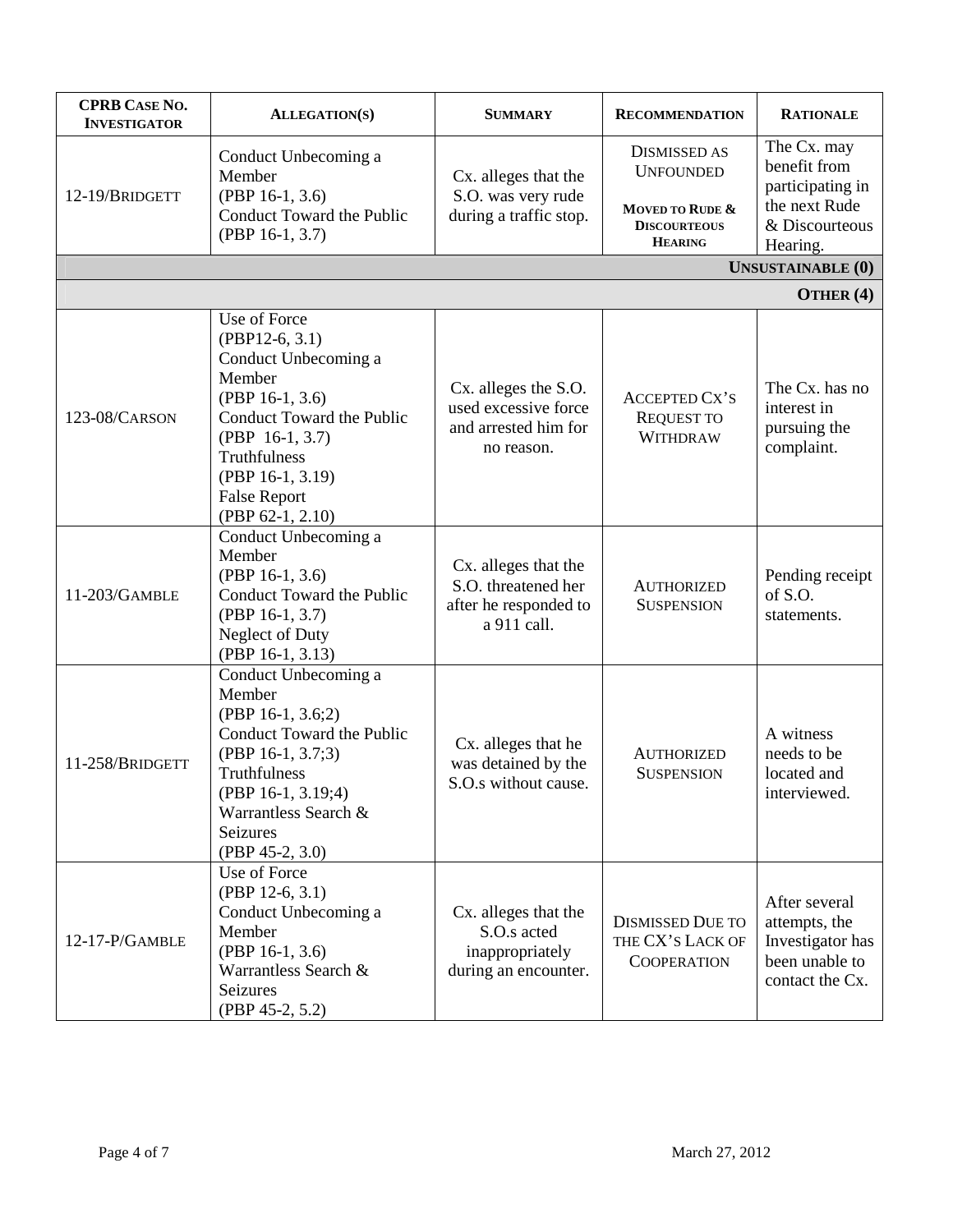# MEMORANDUM

| <b>To:</b> Honorable Members of the Board       |
|-------------------------------------------------|
| <b>From:</b> Elizabeth C. Pittinger             |
| <b>Executive Director</b>                       |
| <b>Date:</b> March 27, 2012                     |
| <b>Re:</b> Executive Director's Report: 3-27-12 |

Suite 400 816 Fifth Avenue Pittsburgh PA 15219

412-765-8023 (Voice) 412-765-8059 (Fax) cprb@city.pittsburgh.pa.us



 **Intake Summary through 02-27-12:** 58 total cases

| Citizen Complaints: 13<br>Out of Jurisdiction: | 04 | Pending Citizen Action:<br>Statute of Limitation: | 41<br>00 | Total Intake: 58<br>(EDI: 0) |
|------------------------------------------------|----|---------------------------------------------------|----------|------------------------------|
|                                                |    |                                                   |          |                              |
| (Actual Totals for 2011:                       |    | CC: 38; PCA: 215; OJ: 18; SL: 09                  | EDI: 02  | Total: 282)                  |
| (Actual Totals for 2010:                       |    | CC: 79; PCA: 221; OJ: 30; SL: 05                  | EDI: 01  | Total: 336)                  |
| (Actual Totals for 2009:                       |    | CC: 80; PCA: 380; OJ: 18; SL: 09                  | EDI: 05  | Total: 490)                  |
| (Actual Totals for 2008:                       |    | CC: 66; PCA: 288; OJ: 45; SL: 05                  | EDI: 03  | Total: 412)                  |
| (Actual Totals for 2007:                       |    | CC: 71; PCA: 227; OJ: 65; SL: 08                  | EDI: 10  | Total: 425)                  |
| (Actual Totals for 2006:                       |    | CC: 76; PCA: 280; OJ: 85; SL: 09                  |          | Total: 450)                  |
| (Actual Totals for 2005:                       |    | CC: 59; PCA: 284; OJ: 70; SL: 18                  |          | Total: 431)                  |
| (Actual Totals for 2004:                       |    | CC: 61; PCA: 352; OJ: 62; SL: 14                  |          | Total: 489)                  |
| (Actual Totals for 2003:                       |    | CC: 61: PCA: 380: OJ: 66: SL: 20                  |          | Total: 527)                  |
| (Actual Totals for 2002:                       |    | CC: 75; PCA: 330; OJ: 83; SL: 26                  |          | Total: 514)                  |
| (Actual Totals for 2001:                       |    | CC: 77; PCA: 362; OJ: 87; SL: 11                  |          | Total: 537)                  |
| (Actual Totals for 2000:                       |    | CC: 75: PCA: 394: OJ: 92: SL: 30                  |          | Total: 590)                  |
| (Actual Totals for 1999:                       |    | CC: 80: PCA: 383: OJ: 27: SL: 11                  |          | Total: 501)                  |

#### 1. **Board Terms**

a. Bill 2012-0143, introduced by Councilman Lavelle on 2/2/12, was passed finally by City Council on 3/13/12 and signed into law by the Mayor on 3/23/12, effective 3/26/12. This amendment to the CPRB appointment process closes loopholes and delineates a process to avoid prolonged vacancies and manage expired terms.

#### b. Status:

- i. Council Seat #3:
	- 1. 1 vacancy since 6/30/11: City Council Seat #3 (Rev. Downing's seat).
	- 2. Council sent the proper Nominating Resolution (2011-1756) to the Mayor on 5/31/2011 (timely).
	- 3. Mayor has not acted.
- ii. 3 terms expired on 10/31/2011:
	- 1. Ms. Kramer (Council Seat #1)
	- 2. Mr. Carrington (Mayoral Seat #6)
	- 3. Mr. Norman (Mayoral Seat #7 LEP)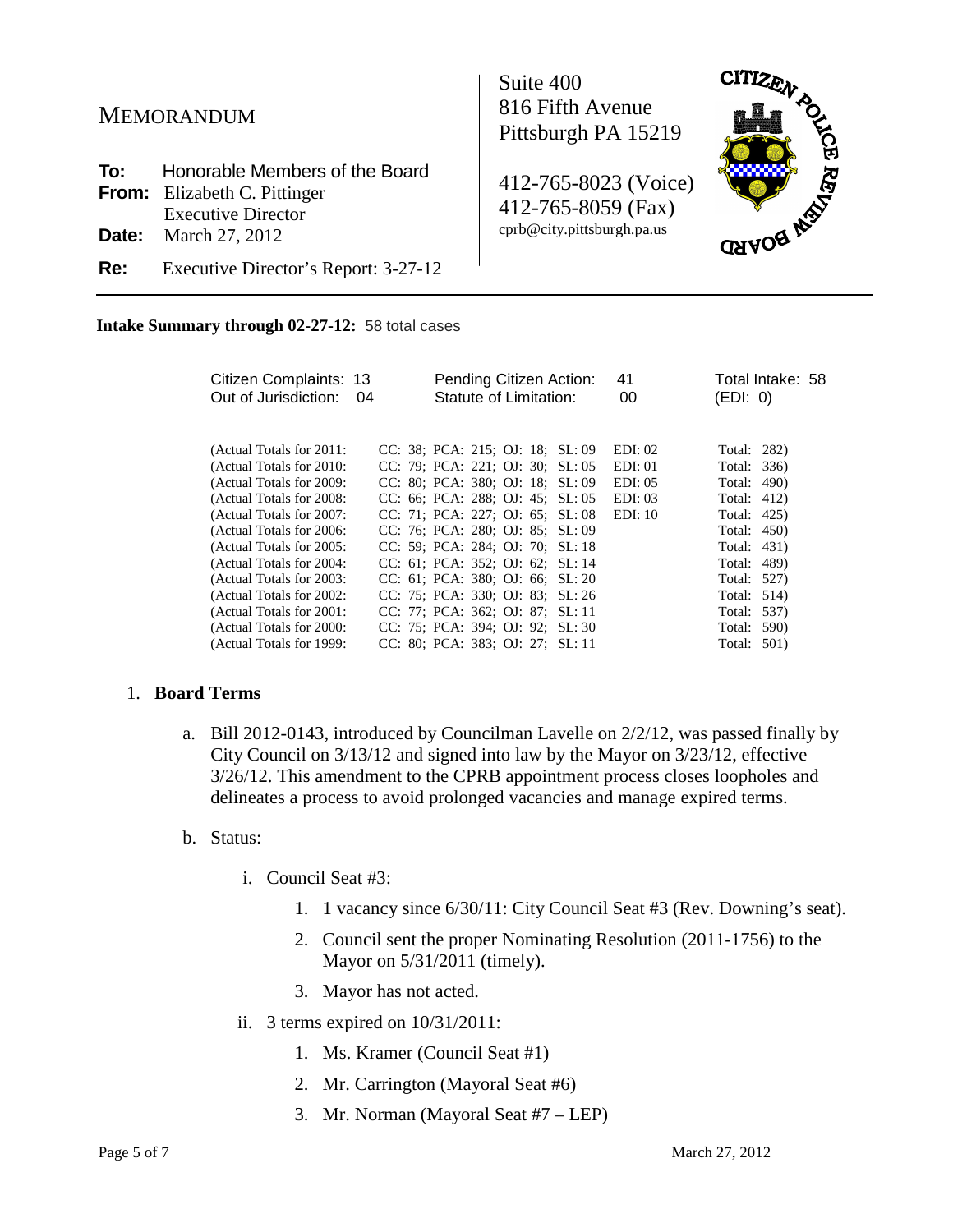- c. All notices from the CPRB Chair were made in a proper & timely manner.
- d. City Council approved and sent to the Mayor a nominating resolution on 2/28/12, offering three candidates for appointment to City Council Seat #1, succeeding Ms. Donna Kramer, to a term ending on 10/31/2016. One nominee was withdrawn due to erroneous inclusion as a CPRB nominee. On 3/6/12, Council nominated former Councilman Doug Shields as the third nominee for Council Seat # 1. The Mayor's office announced that Mr. Shields would not be offered for appointment by the Mayor.

# 2. **Public Hearing on Rude & Discourteous Conduct**

- a. The transcript of the hearing held on 1/31/2012 has been received.
- b. Recommendations will be provided at the April meeting.

# **3. CPRB Solicitors' Contract**

- a. Awaiting return of the contract signed by the Mayor.
- b. 2/21/12: City Council authorized the contract between the CPRB and Robert J. Ridge, Lourdes Sanchez Ridge/Thorp Reed & Armstrong as authorized by the Board on 10/25/11.

# 4. **Recommendations for review**

- a. A list of topics that may be worthy of Board initiated inquiry is attached for your review and consideration.
- b. Pursuant to community concern with the lack of minority participation in recent police classes and in conjunction with a working group from the US Attorney's LE/Community roundtable, Pittinger will analyze recent pools of applicants, screening & exam results, final formation of the eligibility lists and ultimately the composition of academy classes. The analysis will replicate as closely as possible that which we employed in our 2002 Police - Education Recruitment Retention and Support Final Report on Resolution 445.

### **5. Miscellaneous**

- a. Recommend scheduling a Board training session in May. By then the Board should have a full complement of seven members.
- **b.** Annual Report for 2011 is being prepared. A draft will be circulated over the next couple of weeks with anticipated presentation for adoption at the Board's April meeting.

# **Respectfully submitted,**

Eleyabuth C. Bettinger.

3/27/2012